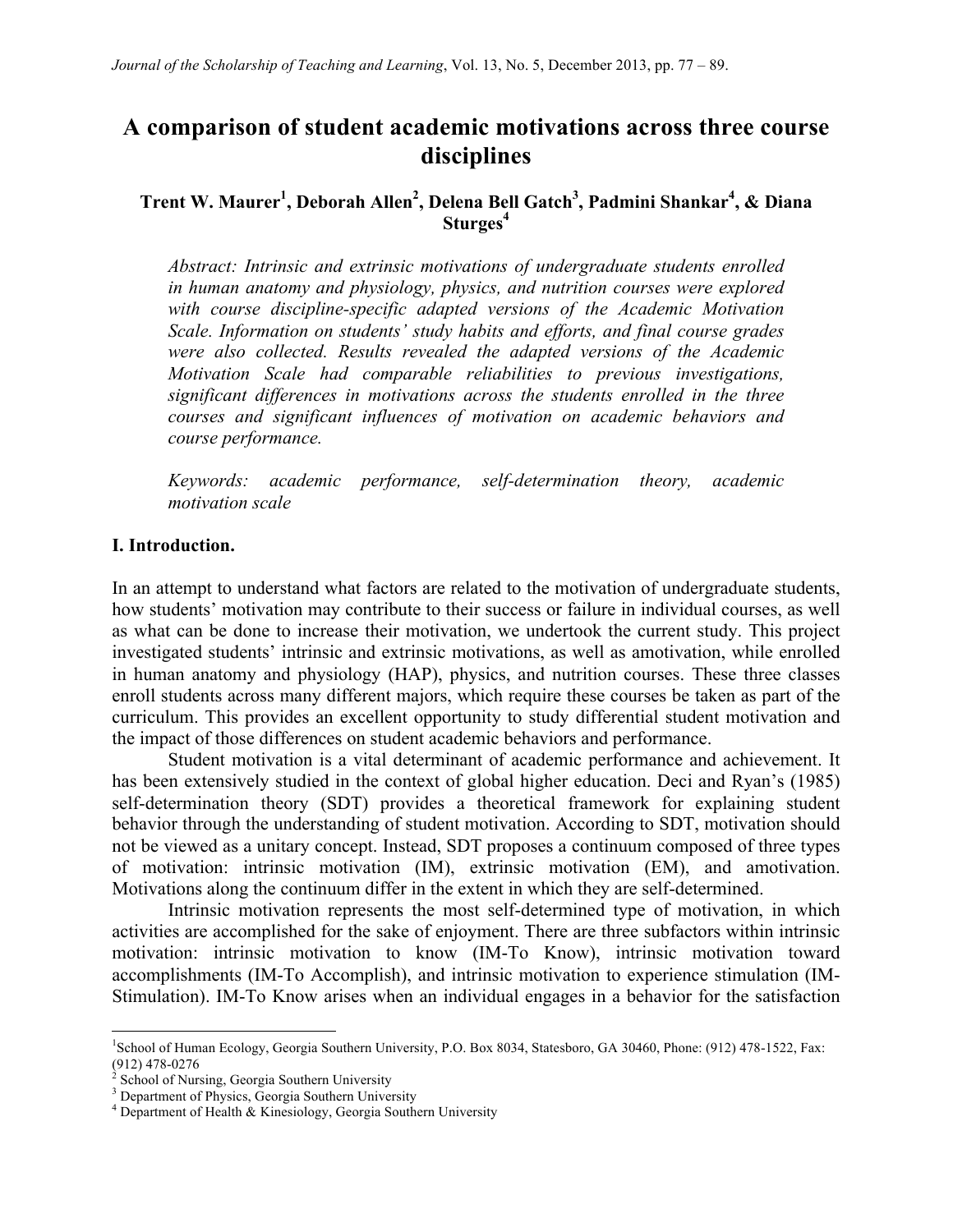experienced while learning or trying to understand something new. IM-To Accomplish occurs when an individual engages in a behavior for the pleasure experienced while trying to accomplish a task or create something. IM-Stimulation transpires when an individual engages in a behavior in order to experience stimulating or exciting sensations.

Extrinsic motivation lies along the center of the continuum of self-determination. Extrinsic motivation represents actions taken to achieve a goal or reward beyond the activity itself. There are three subfactors included in the extrinsic motivation, listed in order here from most to least self-determined: extrinsic motivation identified (EM-Identified), extrinsic motivation introjected (EM-Introjected), and extrinsic motivation external (EM-External) forms of regulation. EM-Identified is when an individual truly values a behavior even though they are not doing it because they like it. EM-Introjected is when one engages in a behavior to maintain personal expectations or avoid guilt. EM-External is when an individual participates in an activity solely as a means to obtain an external reward or to avoid punishment.

Amotivation lies at the opposite end of the self-determination continuum from intrinsic motivation. Amotivation refers to the absence of intention and motivation.

When applied to the realm of education, SDT is primarily concerned with promoting in students a confidence in their own capacities and attributes, a valuing of education, and an interest in learning. Self-determined motivation has been linked to various education outcomes across the age span, from early elementary school to college students. Pintrich and De Groot (1990) linked intrinsic motivation and autonomous forms of extrinsic motivation to positive academic performance. Student motivation has been found to be a predictor of positive academic performance in areas including course attendance (Moore et al., 2008), course grades (Wilson & Wilson, 2007), and persistence in their program of study (Dodge et al., 2009).

Unfortunately, students are increasingly taking a consumerist approach to higher education, suggesting a shift from intrinsic to extrinsic motivations (Labaree, 1997). This is potentially problematic because students whose motivations are more intrinsic do better in school, have lower rates of withdrawal, absenteeism, and dropout, and have lower feelings of anxiety about school and higher levels of academic performance (Prospero & Vohra-Gupta, 2007). Griffin et al. (2013) recently reported the single most influential learning and study skill promoting positive academic performance is students' level of intrinsic motivation. These studies suggest examining students' motivations may be important to predicting their performance in college courses.

Considering student motivation is vital for success in college, faculties place more emphasis on motivation and attitudes towards learning as central to learning than students themselves (Lammers & Smith, 2008). Furthermore, studies have acknowledged that motivational factors are discipline-specific, and what leads to success in one field may not necessarily do so in another. Academic achievement of biology, history, computing, planning, anthropology, geology, food science and nutrition, and education students measured using a motivation questionnaire revealed that factors motivating students are specific within a discipline, and do not extend uniformly across all disciplines (Breen & Lindsay, 2002). Disciplinary differences in self-regulated learning were also noted among college students taking humanities, social science, and natural science courses (Vanderstoep et al., 1996).

In this study, we have chosen to investigate student motivation in three courses: HAP , physics, and nutrition. Few studies have researched motivations of the allied health student population, who are required to take HAP. Considering the important role of allied health professionals in society, it becomes crucial to identify these students' motivations, as they will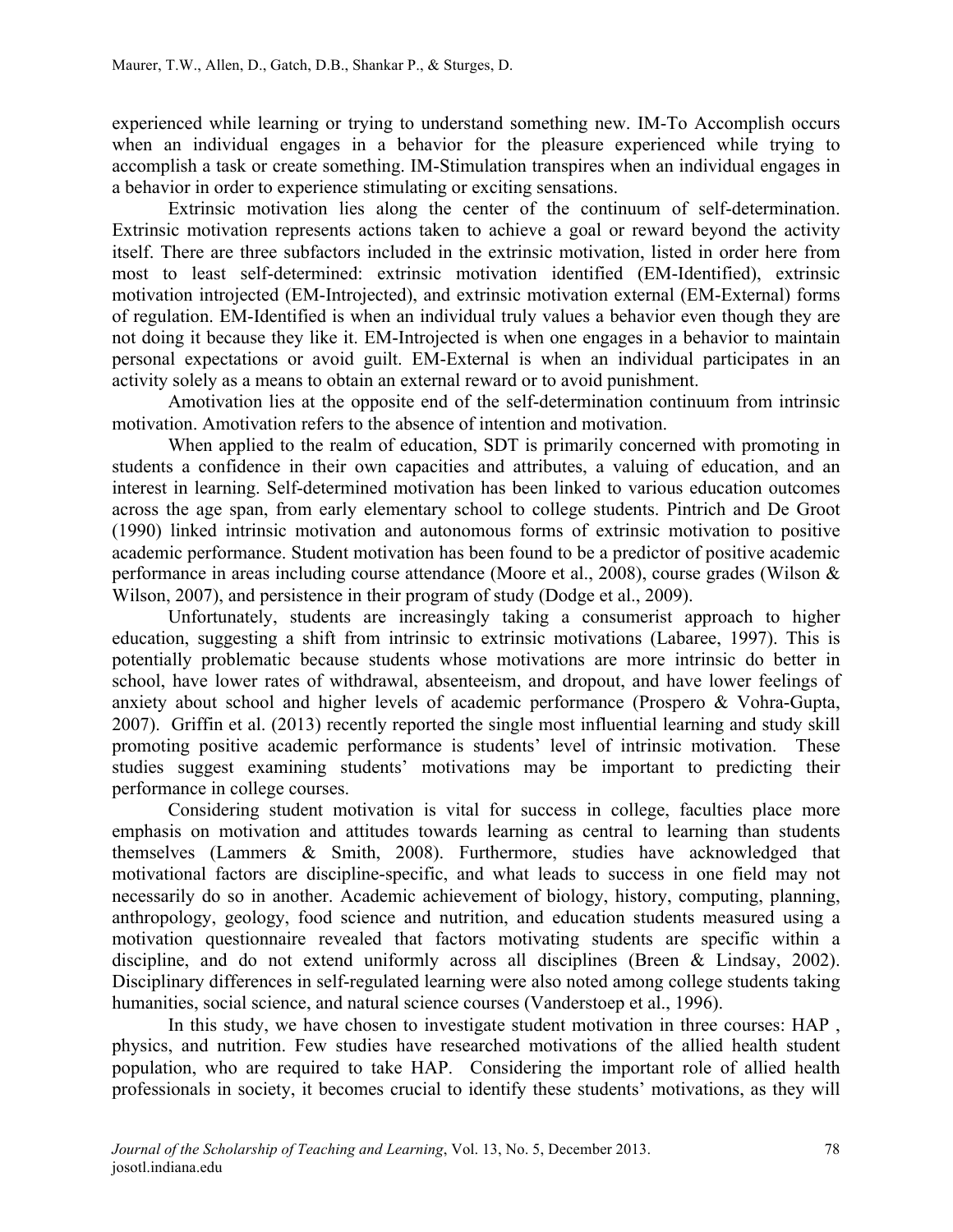work directly with clients in the health field (Ballman & Mueller, 2008). In addition, examining students' motivations will be important to predicting their performance in HAP courses.

HAP courses are considered "difficult" by both faculty and students (Michael, 2007). At our institution, HAP courses are required of all allied health majors. Most students taking the classes at our institution are pre-nursing majors, although we have also noted an increase in exercise science and nutrition majors. Students taking these courses need to earn a grade of "C" or better to progress in their degree program. As more and more students enter the allied health field, the enrollment in these courses is skyrocketing. Attrition is an issue to be addressed as well: as many as 50% of the students enrolled in the class fail to earn at least a "C", and must either retake the course, change their major, or drop out.

It has been reported previously that nursing students traditionally experience difficulties with the science subjects in nursing curricula (Andrew, 1998). Nilsson and Stomberg (2008) also found that the degree of difficulty/heavy demand on studies is one of the factors in explaining low motivations of nursing students. Salamonson et al. (2009) observed a shift from intrinsic goal orientations to extrinsic goal orientations in nursing students, including high achieving nursing students. These findings suggest that students in HAP courses may be more extrinsically motivated.

Few studies have researched the motivations of students studying physics. In one study, the Self-Determination Theory was applied to the motivational orientations of  $9<sup>th</sup>$  grade students studying physics in Finnish-speaking comprehensive schools in Finland (Byman et al., 2012). According to this study, both IM and EM-Identified seemed to be optimal motivational orientations to physics learning. Even fewer studies have focused on the motivations of students taking physics courses at the university level. Recently, Bodin and Winberg (2012) reported on the role of beliefs and emotions in numerical problem solving in university physics education. They discovered that intrinsic motivation together with students' personal interest and utility value beliefs did not predict the quality of performance on task with many degrees of freedom. However, feelings corresponding to control and concentration, emotions that are expected to trigger students' intrinsic motivation, were important in predicting performance.

Similar to HAP courses, physics courses are considered difficult by students. At our institution, Introductory Physics courses are required for multiple majors. The student population in the Introductory Physics course is composed of approximately 50% exercise science majors, 30% construction management majors, 10% biology majors, and 10% of other majors. Also similar to HAP, attrition is an issue to be addressed, as approximately 30-40% of the students enrolled in the class fail to earn at least a "C", with the same consequences as noted above for students taking HAP courses. Given the required nature of these courses, additional studies on the motivation of students taking these courses would be beneficial in improving student success in their major.

Research on the motivations of students in nutrition courses is even more limited and suggests these students may have different motivations from students in other majors (Breen  $\&$ Lindsay, 2002). More specifically, this research reports that students taking nutrition courses seem to have primary motivations that focus on the enjoyment derived from academic activities. Although the Breen and Lindsay conceptualization of motivation does not fully overlap with the SDT model, the motivations described are definitely intrinsic, and most closely resemble IM-To Know and IM-To Accomplish.

Unlike the HAP and physics courses describe above, the nutrition courses used in this investigation are not required, are not perceived as "difficult," and do not typically have a high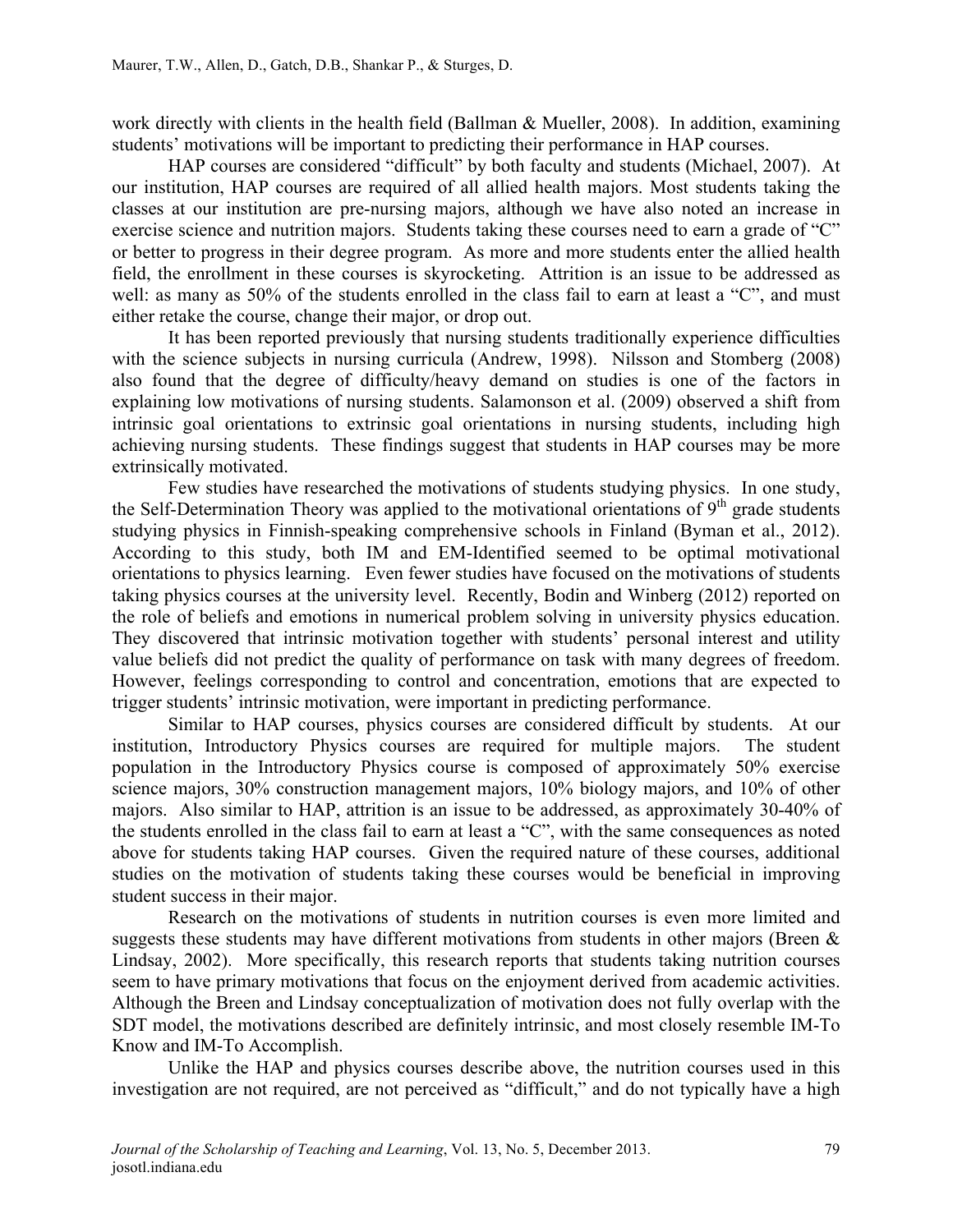percentage of students who earn less than a "C". If the same was true of the classes used in the Breen and Lindsay investigation, that may explain why intrinsic motivations appeared to more strongly influence student performance.

Based on this prior literature, we hypothesize:

H1: The Academic Motivation Scale used in prior research can be applied to specific courses, not just higher education globally. Specifically, reliabilities for subscales will be comparable with reported reliabilities.

H2: The Academic Motivation Scale subscales will differ significantly between students enrolled in the three course disciplines in this investigation (HAP, physics, and nutrition). Specifically, students in nutrition courses will report higher levels of intrinsic motivations and lower levels of extrinsic motivations than students in HAP and physics courses.

H3: Student motivation will influence study habits and efforts (e.g., class attendance, completion of assignments, and hours spent studying) and final course grade. Specifically, higher levels of intrinsic and extrinsic motivations will be associated with higher levels of study habits, efforts, and final grades. Conversely, higher levels of amotivation will be associated with lower levels of study habits, efforts, and final grades.

## **II. Method.**

## *A. Participants.*

Participants were recruited from a population of students enrolled in one of 11 sections of six different undergraduate courses at a large public southeastern university: four sections of Human Anatomy & Physiology I [HAP I], two sections of Human Anatomy & Physiology II [HAP II] and Nutrition & Health, and one section each of Physics I, Physics II, and Nutrition & Diet Therapy. A total of 806 students participated and 775 (96.2%) completed the full questionnaire: 369 in HAP I, 152 in HAP II, 79 in Nutrition & Health, 106 in Physics I, 26 in Physics II, and 43 in Nutrition & Diet Therapy. We were able to obtain final course grades for 663 (grades for both sections of Nutrition & Health were unavailable), representing 85.5% of those who completed the questionnaire.

With respect to demographic data, 67.5% of the participants (N=523) were female, 32.4%  $(N=251)$  were male, and  $0.1\%$  (N=1) did not report their gender. The majority of participants (66.2%) were White (N=513), with 26.5% (N=205) African-American, 1.9% (N=15) Hispanic, 2.2% (N=17) Asian-American, 3.0% (N=23) "Other," and 0.3% (N=2) not reporting ethnicity. In terms of class standing,  $5.2\%$  (N=40) were freshmen,  $48.5\%$  (N=376) were sophomores,  $31.0\%$ (N=240) were juniors, 14.5% (N=112) were seniors,  $0.1\%$  (N=1) were grad students, and  $0.8\%$ (N=6) were "other." Data for student majors is listed by course discipline in Table 1.

## *B. Materials.*

Participants received a 42-item questionnaire. The first six questions were demographic questions. The next eight questions were dependent variables and queried students about their likelihood of continuing with their major [Continue], grade point average [GPA], class attendance [Attendance], class preparation [Preparation], study time [Hours Studying], perceived level of difficulty of the class [Perceived Difficulty], overall level of motivation [Motivated], and anticipated grade in the class [Expected Grade]. These eight questions were identical to those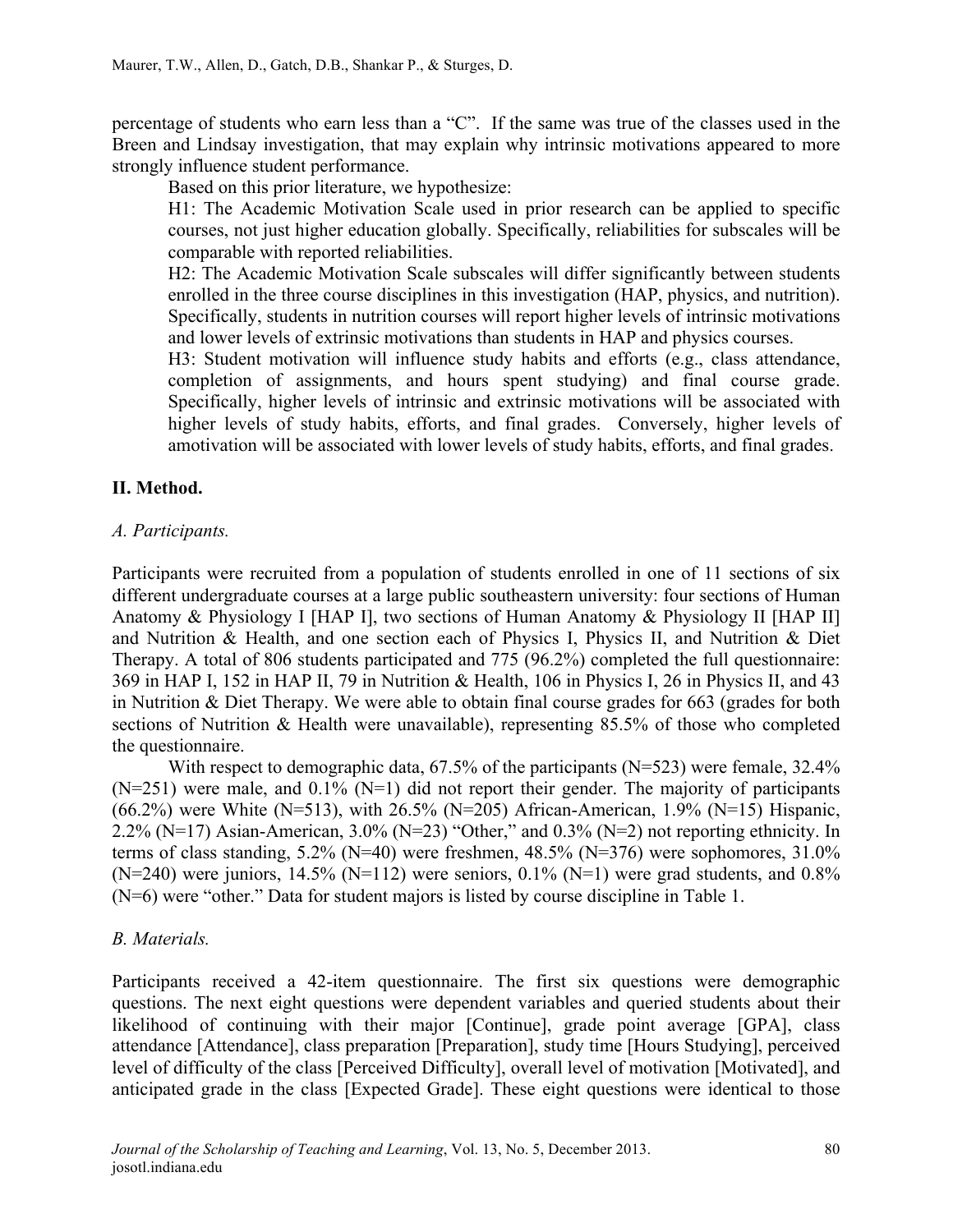used in Maurer, Allen, Gatch, Shankar, and Sturges (2012). Due to IRB restrictions, it was not possible to reconcile self-reported GPA with official university records.

|                | Course discipline |               |                  |               |                  |               |  |
|----------------|-------------------|---------------|------------------|---------------|------------------|---------------|--|
|                | <b>HAP</b>        |               |                  | Physics       | Nutrition        |               |  |
| Major          | $N = 520$         | $\frac{0}{0}$ | $N = 132$        | $\frac{0}{0}$ | $N = 122$        | $\frac{0}{0}$ |  |
| <b>Nursing</b> | 227               | 43.65%        | $\boldsymbol{0}$ | $0.00\%$      | 101              | 82.79%        |  |
| Athletic       | 29                | 5.58%         | $\overline{2}$   | 1.51%         | $\theta$         | $0.00\%$      |  |
| Training       |                   |               |                  |               |                  |               |  |
| Exercise       | 113               | 21.73%        | 57               | 43.18%        | $\overline{0}$   | $0.00\%$      |  |
| Science        |                   |               |                  |               |                  |               |  |
| Nutrition      | 32                | 6.15%         | $\boldsymbol{0}$ | $0.00\%$      | $\mathbf{0}$     | $0.00\%$      |  |
| Health         | 20                | 3.85%         | $\overline{0}$   | $0.00\%$      | $\overline{4}$   | 3.29%         |  |
| Education &    |                   |               |                  |               |                  |               |  |
| Promotion;     |                   |               |                  |               |                  |               |  |
| Community      |                   |               |                  |               |                  |               |  |
| Health         |                   |               |                  |               |                  |               |  |
| Health<br>and  | 16                | 2.31%         | $\mathbf{0}$     | $0.00\%$      | $\overline{0}$   | $0.00\%$      |  |
| Physical       |                   |               |                  |               |                  |               |  |
| Education      |                   |               |                  |               |                  |               |  |
| Biology/pre-   | 28                | 5.38%         | 22               | 16.67%        | $\overline{2}$   | 1.64%         |  |
| med            |                   |               |                  |               |                  |               |  |
| Chemistry      | $\boldsymbol{0}$  | $0.00\%$      | $\overline{2}$   | 1.52%         | $\mathbf{0}$     | $0.00\%$      |  |
| Geology        | $\boldsymbol{0}$  | $0.00\%$      | $\overline{c}$   | 1.52%         | $\boldsymbol{0}$ | $0.00\%$      |  |
| Computer       | $\overline{0}$    | $0.00\%$      | 6                | 4.54%         | $\mathbf{0}$     | $0.00\%$      |  |
| Science        |                   |               |                  |               |                  |               |  |
| Construction   | $\boldsymbol{0}$  | $0.00\%$      | 31               | 23.48%        | $\boldsymbol{0}$ | $0.00\%$      |  |
| Management     |                   |               |                  |               |                  |               |  |
| Other          | 59                | 11.35%        | 10               | 7.58%         | 15               | 12.30%        |  |

**Table 1. Student major by course discipline.**

The remaining 28 questions were adapted from Vallerand et al.'s (1992) Academic Motivation Scale (AMS) following the protocol developed by Maurer et al. (2012). The AMS operationalizes SDT by measuring degrees of self-determined motivation in academic contexts. Vallerand and colleagues (1989) developed and validated the AMS for the purpose of assessing three types of intrinsic motivation (IM-To Know, IM-To Accomplish, and IM-Stimulation), three types of extrinsic motivation (EM-Identified, EM-Introjected, and EM-External), and amotivation. The AMS has been shown by Grouzet, Otis, and Pelletier (2006) to be time- and gender-invariant.

Prior investigations with the AMS have all operationalized it at the global level, referencing higher education and college attendance more generally. In this study, the AMS was adapted to apply specifically to the three course disciplines: HAP, physics, and nutrition. The AMS consists of seven subscales, each of which is assessed with four items on a seven-point Likert scale: Amotivation, EM-External, EM-Introjected, EM-Identified, IM-Stimulation, IM-To Accomplish, and IM-To Know. Reliabilities for the seven subscales in the original AMS, expressed as Chronbach's alpha, are presented in Table 2 as "Reported alpha."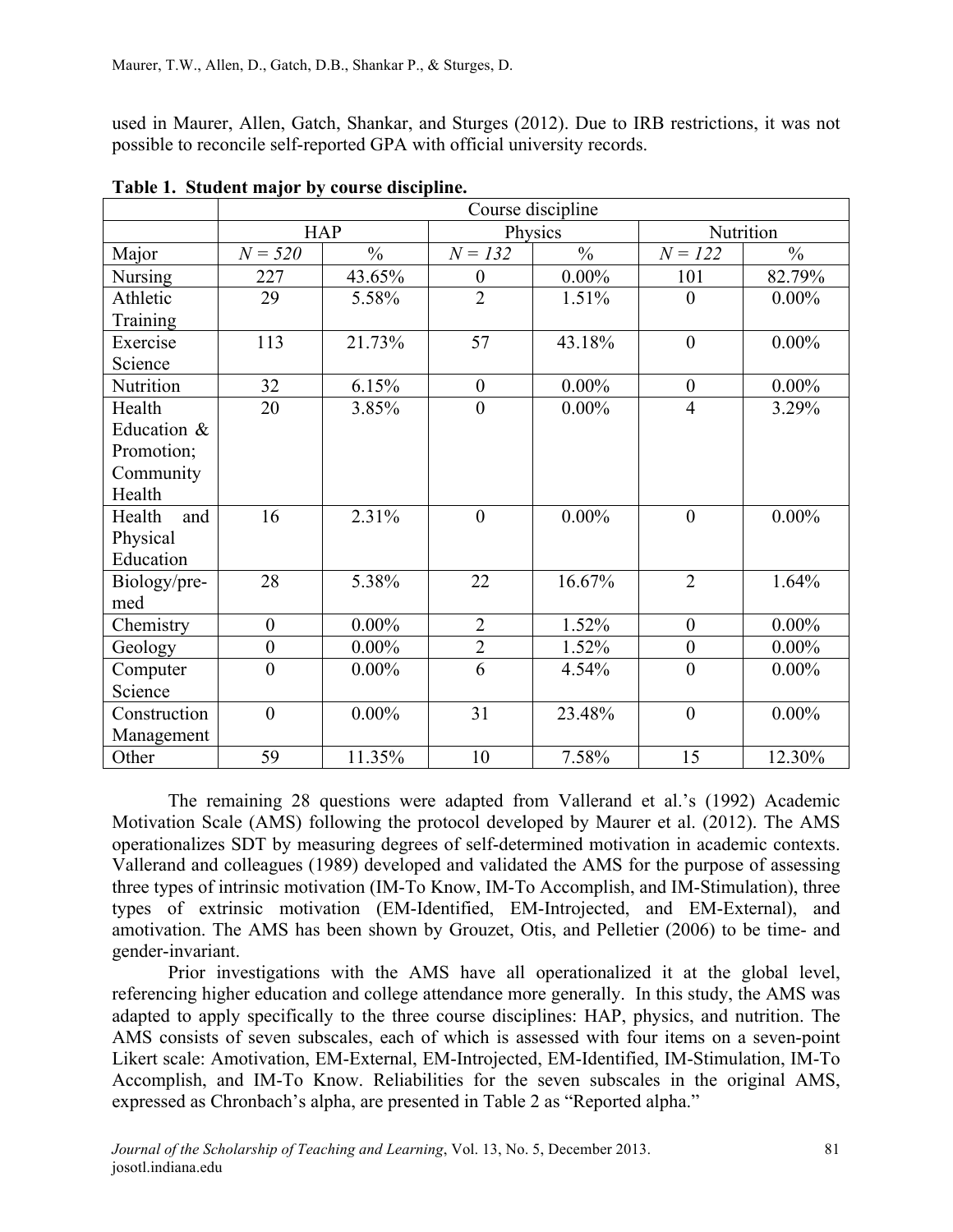To adapt the AMS to the three course disciplines, each of the 28 items were reworded to focus the meaning of the item on the course selected. In the original AMS, participants were instructed, "Using the scale below, indicate to what extent each of the following items presently corresponds to one of the reasons why you go to college", with response options from *Does not correspond at all* to *Corresponds exactly*. For the present study, the instructions were reworded by replacing the phrase "go to college" with the phrase "are taking this class." A sample IM-To Know item from the original AMS read, "For the pleasure I experience when I discover new things never seen before." In the present study, the item was reworded by replacing the phrase "never seen before" with the phrase "about the human body I've never seen before" (HAP), "about how the physical world works that I've never seen before" (physics), and "about nutrition and health that I've never seen before" (nutrition).

## *C. Procedure.*

The project used a non-experimental design with a convenience sample. Students in the 11 course sections were invited to participate in an in-class survey. They were given 15 minutes to complete the survey and enter their responses via clickers (i.e., classroom electronic response systems) or on special scantrons. No incentives for participation were offered and all students were free to decline participation. Final course grades were collected from course instructors after the end of the term.

## **III. Results.**

## *A. Hypothesis One.*

Reliability analyses indicated that all seven subscales of the adapted AMS had adequate internal reliability, as measured by Chronbach's alpha, for all three course disciplines. Reliabilities were comparable to those reported for the global AMS by Vallerand et al. (1992) and to those reported for the previously adapted allied health AMS by Maurer et al. (2012) (see Table 2).

## *B. Hypothesis Two.*

Correlational analyses revealed significant correlations between the AMS subscales, so a Multivariate Analysis of Variance [MANOVA] with the three course disciplines as the categorical independent variable and the seven AMS subscales as the dependent variables was computed. A significant multivariate main effect for course discipline emerged, Pillai's Trace = .24, *F* (14, 1534) = 15.04,  $p < .001$ , partial  $\eta^2 = .12$ . Follow-up univariate ANOVAs yielded significant models for all seven AMS subscales (see Table 3). For the IM-To Know and IM-To Accomplish subscales, all three course disciplines were significantly different from one another. For IM-To Know, students in nutrition classes reported higher scores than students in HAP classes who reported higher scores than students in physics classes. For IM-To Accomplish, students in physics classes again reported the lowest scores, but this time students in HAP classes reported the highest scores. For the IM-Stimulation subscale, physics was significantly different (lower) from the other two course disciplines which were not significantly different from one another. For the remaining four subscales, HAP was significantly different from the other two courses disciplines (higher in all cases except amotivation) which were not significantly different from one another. Higher scores indicate higher levels of that type of motivation, with 16 representing the midpoint for each subscale.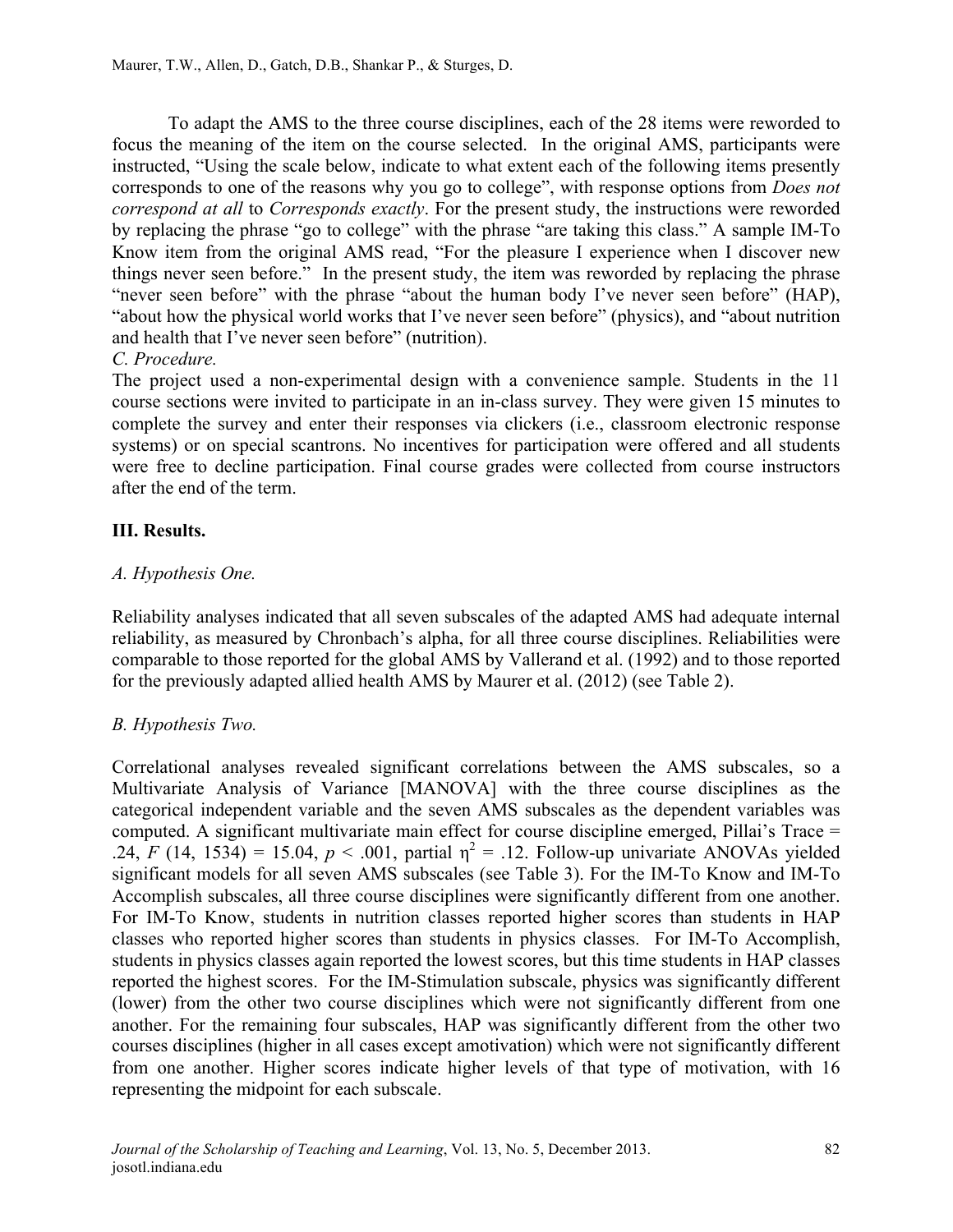|             |                    | Course     |              |         |         |                  |             |  |
|-------------|--------------------|------------|--------------|---------|---------|------------------|-------------|--|
|             |                    |            |              |         |         | Nutrition        |             |  |
|             |                    | <b>HAP</b> | <b>HAP</b>   | Physics | Physics | & Diet           | Nutrition & |  |
|             |                    | I          | $\mathbf{I}$ | -1      | П       | Therapy          | Health      |  |
| <b>AMS</b>  | Vallerand et al.'s |            |              |         |         |                  |             |  |
| Subscale    | Reported Alpha     | <b>HAP</b> |              | Physics |         | <b>Nutrition</b> |             |  |
| IM-To       | .84                | .89        |              | .88     |         | .89              |             |  |
| Know        |                    |            |              |         |         |                  |             |  |
| IM-To       | .85                | .84        |              | .87     |         | .84              |             |  |
| Accomplish  |                    |            |              |         |         |                  |             |  |
| IM-         | .86                | .87        |              | .85     |         | .86              |             |  |
| Stimulation |                    |            |              |         |         |                  |             |  |
| EM-         | .62                | .80        |              | .77     |         | .86              |             |  |
| Identified  |                    |            |              |         |         |                  |             |  |
| EM-         | .84                | .84        |              | .91     |         | .88              |             |  |
| Introjected |                    |            |              |         |         |                  |             |  |
| EM-         | .83                |            | .85          |         | .83     |                  | .82         |  |
| External    |                    |            |              |         |         |                  |             |  |
| Amotivation | .85                | .81        |              | .80     |         | .79              |             |  |

## **Table 2. AMS subscale reliabilities by course .**

*Note.* Alpha is Chronbach's alpha.

#### Means AMS Subscale *F* (2, 772) Partial  $\eta^2$ HAP Physics Nutrition IM-To Know  $\vert$  56.67\*\*  $\vert$  13 18.82<sub>a</sub> 12.48<sub>b</sub> 19.96 IM-To Accomplish 24.47\*\*  $.06$  16.94<sub>a</sub> 12.90<sub>b</sub> 15.28 IM-Stimulation 29.21\*\*  $.07$   $14.50_a$   $9.92_b$   $13.79_a$ EM-Identified 73.18\*\* 1.16 121.83<sub>a</sub> 15.99<sub>b</sub> 17.34<sub>b</sub> EM-Introjected  $16.44***$  .04 18.21<sub>a</sub> 15.13<sub>b</sub> 15.80<sub>b</sub> EM-External 11.99\*\* ...  $03 \t 21.23a \t 19.13b \t 18.73b$ Amotivation 6.04\* 0.02 8.11<sub>a</sub> 9.52<sub>b</sub> 9.61<sub>b</sub>

#### **Table 3. AMS subscale differences by course discipline.**

 $* p < 0.01, ** p < 0.001$ 

*Note.* Means in the same row with different subscripts are different at the  $p < .01$  level. Subscale range: 4-28.

## *C. Hypothesis Three.*

In addition to the correlations between the seven AMS subscales, significant correlations emerged between the nine dependent variables. As a result, a multivariate multiple regression (Generalized Linear Model) with the seven AMS subscales as independent variables and all nine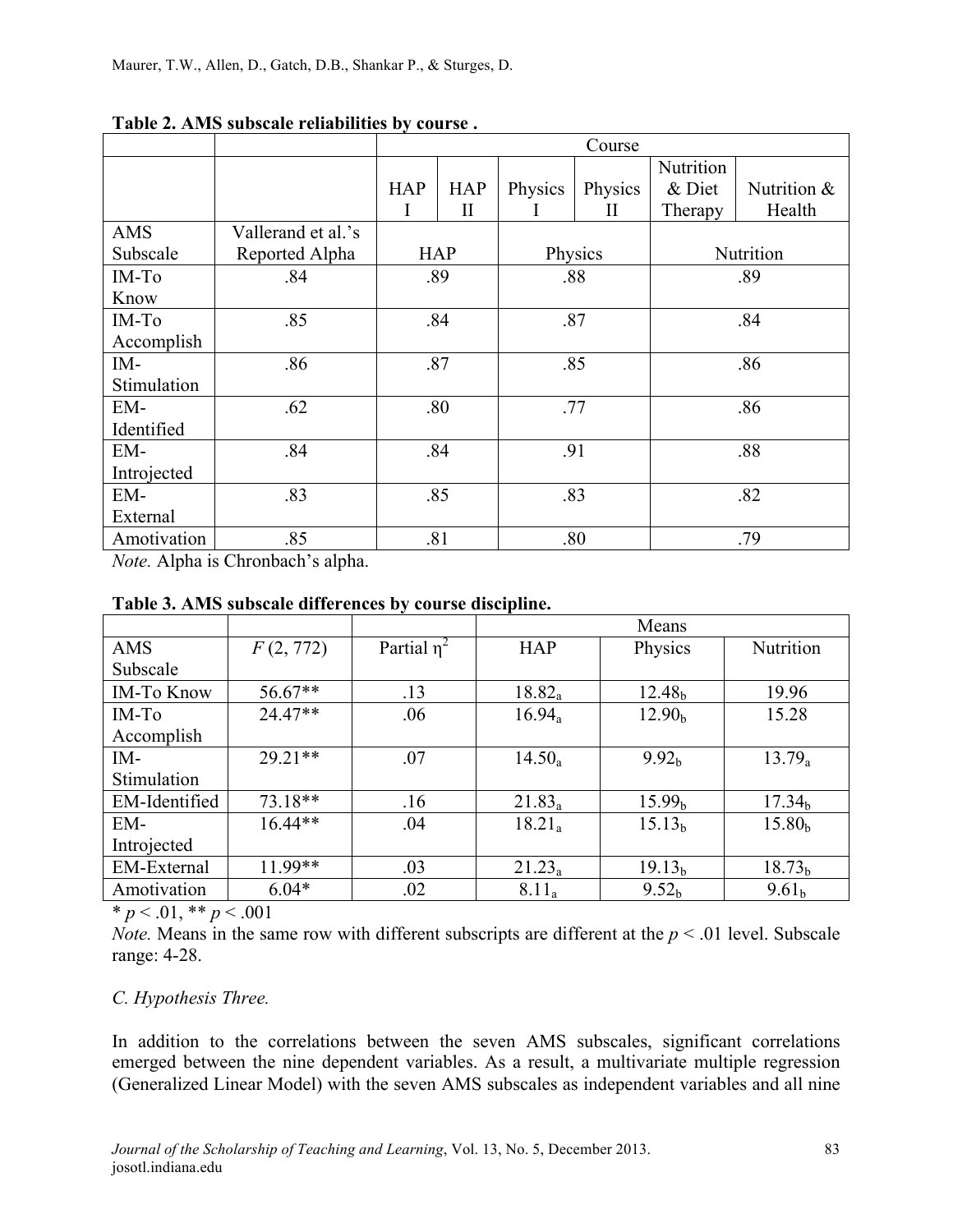dependent variables was conducted. To facilitate data interpretation and presentation, separate models were computed for each of the three disciplines.

*HAP*. Three subscales yielded significant models: EM-Identified (Pillai's Trace = .04, *F*  $(9, 459) = 1.92, p < .05$ , partial  $\eta^2 = .04$ ), EM-External (Pillai's Trace = .05, *F* (9, 459) = 2.57, *p*  $<$  .01, partial  $\eta^2$  = .05), and amotivation (Pillai's Trace = .09, *F* (9, 459) = 5.32, *p* < .001, partial  $\eta^2 = .09$ ). Seven dependent variables yielded significant models: Continue (*F* (7, 475) = 2.41, *p* < .05, partial  $\eta^2 = .04$ ), GPA (*F* (7, 475) = 8.59, *p* < .001, partial  $\eta^2 = .11$ ), Attendance (*F* (7, 475)  $= 3.18, p < .01$ , partial  $\eta^2 = .05$ ), Hours Studying (*F* (7, 475) = 4.77,  $p < .001$ , partial  $\eta^2 = .07$ ), Motivated (*F* (7, 475) = 7.79,  $p < .001$ , partial  $\eta^2 = .11$ ), Expected Grade (*F* (7, 475) = 12.82,  $p <$ .001, partial  $\eta^2 = .16$ ), and Final Grade (*F* (7, 475) = 7.88, *p* < .001, partial  $\eta^2 = .11$ ).

EM-Identified significantly influenced likelihood of continuing with major  $(F(1, 475))$ 4.58,  $p < .05$ , partial  $\eta^2 = .01$ ), GPA (*F* (1, 475) = 11.26,  $p < .01$ , partial  $\eta^2 = .02$ ), Expected Grade  $(F (1, 475) = 7.30, p < .01,$  partial  $\eta^2 = .02$ ), and Final Grade  $(F (1, 475) = 8.09, p < .01,$ partial  $\eta^2 = 0.02$ ). Visual inspection of means confirmed that all effects were positive linear effects such that higher levels on EM-Identified were associated with higher levels on the dependent variables (see Table 4).

EM-External significantly influenced likelihood of continuing with major  $(F (1, 475) =$ 4.23,  $p < .05$ , partial  $\eta^2 = .01$ ), GPA (*F* (1, 475) = 5.63,  $p < .05$ , partial  $\eta^2 = .01$ ), Attendance (*F*  $(1, 475) = 4.23, p < .05$ , partial  $\eta^2 = .01$ ), Hours Studying (*F* (1, 475) = 6.64, *p* < .05, partial  $\eta^2 =$ .01), Motivated  $(F (1, 475) = 3.93, p < .05$ , partial  $p^2 = .01$ ), Expected Grade  $(F (1, 475) = 8.96,$  $p < .01$ , partial  $\eta^2 = .02$ ), and Final Grade (*F* (1, 475) = 5.79,  $p < .05$ , partial  $\eta^2 = .01$ ). With the exception of continuing with the major and hours studying, visual inspection of means again confirmed positive linear effects. For hours studying, a curvilinear effect was revealed such that those who reported the smallest and largest number of hours studying reported lower levels of this type of motivation than those who reported around 3-6 hours studying. The results for continuing with the major did not yield an interpretable pattern.

Amotivation significantly influenced GPA  $(F(1, 475) = 19.03, p < .001$ , partial  $\eta^2 = .04$ ), Motivated  $(F (1, 475) = 16.15, p < .001,$  partial  $\eta^2 = .03$ ), Expected Grade  $(F (1, 475) = 33.63, p$ < .001, partial  $η^2 = .07$ ), and Final Grade (*F* (1, 475) = 18.17, *p* < .001, partial  $η^2 = .04$ ). Visual inspection of means revealed negative linear effects for GPA, Motivated, and Expected Grade, and a curvilinear effect for Final Grade. Those students who received Ds reported higher levels of amotivation than students who received higher or lower grades.

*Physics*. Only the amotivation subscale yielded a significant model (Pillai's Trace = .20,  $F(9, 113) = 3.24, p < .01$ , partial  $\eta^2 = .21$ ). Five dependent variables yielded significant models: Hours Studying  $(F (7, 129) = 2.25, p < .05$ , partial  $\eta^2 = .12$ ), Difficulty  $(F (7, 129) = 3.36, p < .05$ .01, partial  $\eta^2 = .16$ ), Motivated (*F* (7, 129) = 3.71, *p* < .01, partial  $\eta^2 = .18$ ), Expected Grade (*F*  $(7, 129) = 4.94, p < .001$ , partial  $\eta^2 = .22$ ), and Final Grade (*F* (7, 129) = 3.50,  $p < .01$ , partial  $\eta^2$  $= .17$ ).

Amotivation significantly influenced Difficulty (*F* (1, 129) = 12.29, *p* < .01, partial  $\eta^2$  = .07), Motivated (*F* (1, 129) = 9.26,  $p < .01$ , partial  $\eta^2 = .05$ ), and Expected Grade (*F* (1, 129) = 6.82,  $p < .05$ , partial  $\eta^2 = .02$ ). Visual inspection of means revealed a negative linear effect for expected grade and curvilinear effects for Difficulty (amotivation peaking at the extremes) and Motivated (amotivation peaking in the center).

*Nutrition.* Two subscales yielded significant models: IM-To Know (Pillai's Trace = .47, *F* (9, 26) = 3.24, *p* < .05, partial  $\eta^2$  = .47) and amotivation (Pillai's Trace = .44, *F* (9, 26) = 3.24,  $p < .05$ , partial  $\eta^2 = .44$ ). Two dependent variables yielded significant models: Hours Studying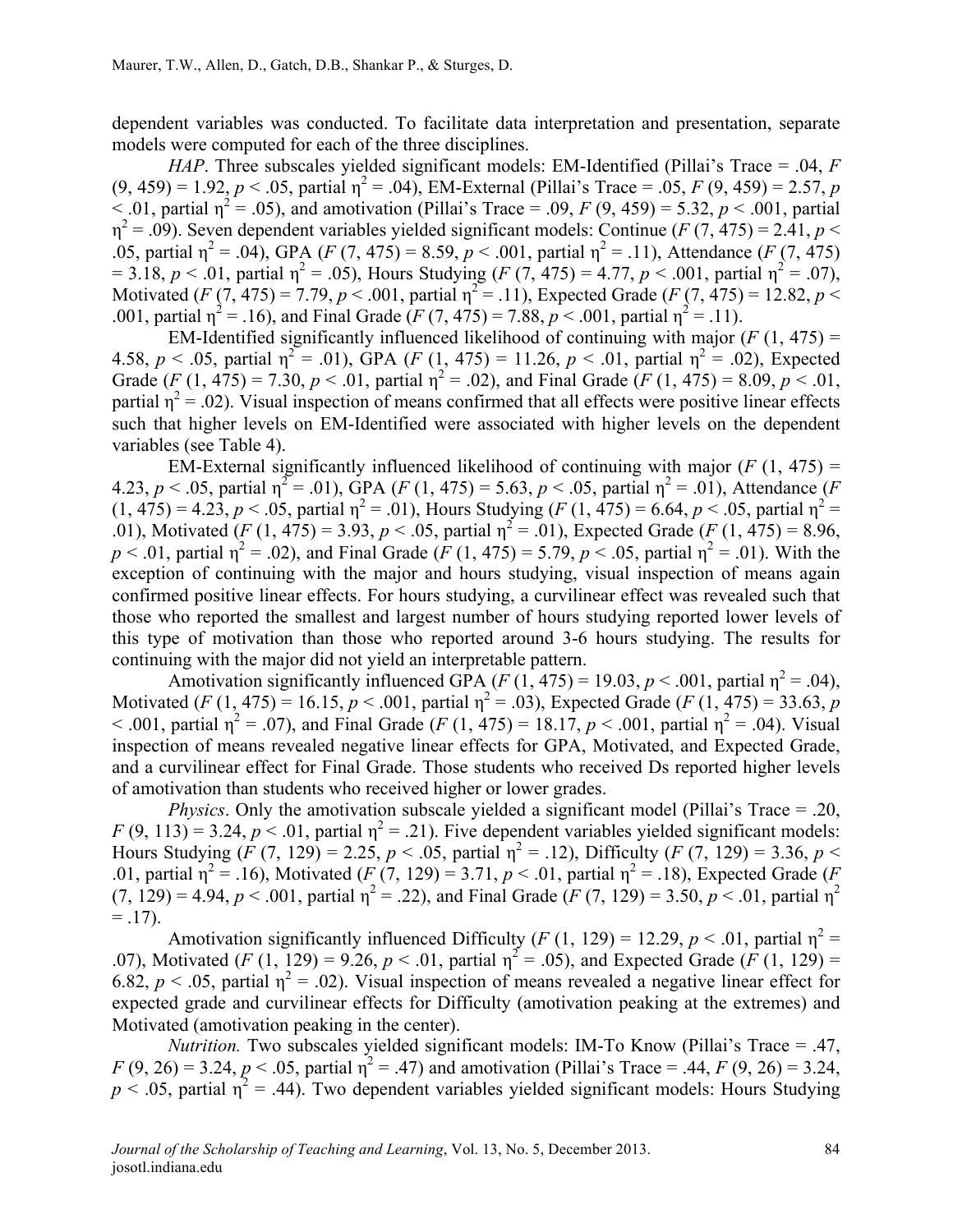$(F (7, 41) = 3.85, p < .01,$  partial  $p^2 = .44$ ) and Final Grade  $(F (7, 41) = 2.68, p < .05,$  partial  $p^2 =$ .36).

IM-To Know significantly influenced Final Grade (*F* (1, 41) = 4.57,  $p < .05$ , partial  $\eta^2$  = .12). Visual inspection of means revealed a curvilinear effect such that students with low levels on this subscale received Cs whereas students with high levels were more likely to receive As and Fs. Amotivation did not predict either of the variables in the significant models.

|                         | <b>Dependent Variable</b> |                    |                    |             |                            |                         |                            |                    |                            |
|-------------------------|---------------------------|--------------------|--------------------|-------------|----------------------------|-------------------------|----------------------------|--------------------|----------------------------|
| Course<br>discipline    | Continue                  | GPA                | Attendance         | Preparation | studying<br>Hours          | Perceived<br>difficulty | Motivated                  | Expected<br>grade  | grade<br>Actual            |
| HAP                     |                           |                    |                    |             |                            |                         |                            |                    |                            |
| EM-Identified           | Positive<br>linear        | Positive<br>linear |                    |             |                            |                         |                            | Positive<br>linear | Positive<br>linear         |
| EM-External             | Uninter<br>pretable       | Positive<br>linear | Positive<br>linear |             | Bell-shaped<br>curvilinear |                         | Positive<br>linear         | Positive<br>linear | Positive<br>linear         |
| Amotivation             |                           | Negative<br>linear |                    |             |                            |                         | Negative<br>linear         | Negative<br>linear | Bell-shaped<br>curvilinear |
| Physics                 |                           |                    |                    |             |                            |                         |                            |                    |                            |
| Amotivation             |                           |                    |                    |             |                            | U-shaped<br>curvilinear | Bell-shaped<br>curvilinear | Negative<br>linear |                            |
| Nutrition<br>IM-To Know |                           |                    |                    |             |                            |                         |                            |                    | U-shaped<br>curvilinear    |

**Table 4. Influence of AMS subscales on dependent variables by course discipline.**

## **IV. Discussion and Conclusions.**

This study is an extension of our previous work on motivation in allied health students (Maurer et al., 2012). It explored students' academic motivations to better understand how motivation may contribute to students' success in HAP, physics, and nutrition, and whether there are differences in motivation among students in these courses. Since no previous studies used the AMS across multiple course disciplines to study student motivation, this study brings a unique perspective to research in motivation.

Results obtained offered support for all three hypotheses. Our first hypothesis stated that the AMS scale could be applied to specific courses, not just higher education globally as exemplified by reliabilities comparable with those previously reported. Our data revealed that the reliabilities for all of the seven subscales of the AMS were similar to previously reported reliabilities and consistent across all three course disciplines. This suggests that the AMS can be adapted to specific courses in HAP, physics, and nutrition, with reliable results and can be used as an instrument to study motivation in these courses.

Our second hypothesis stated that the AMS subscales would be significantly different between students enrolled in the three course disciplines (HAP, physics, and nutrition). Specifically, students in nutrition courses will report higher levels of intrinsic motivations and lower levels of extrinsic motivations than students taking HAP and physics courses. Although both intrinsic and extrinsic scores were higher than amotivation scores across all three course disciplines, the data showed significant differences between intrinsic motivation and extrinsic motivation subscales. It seems that students in nutrition courses are mostly driven by IM-To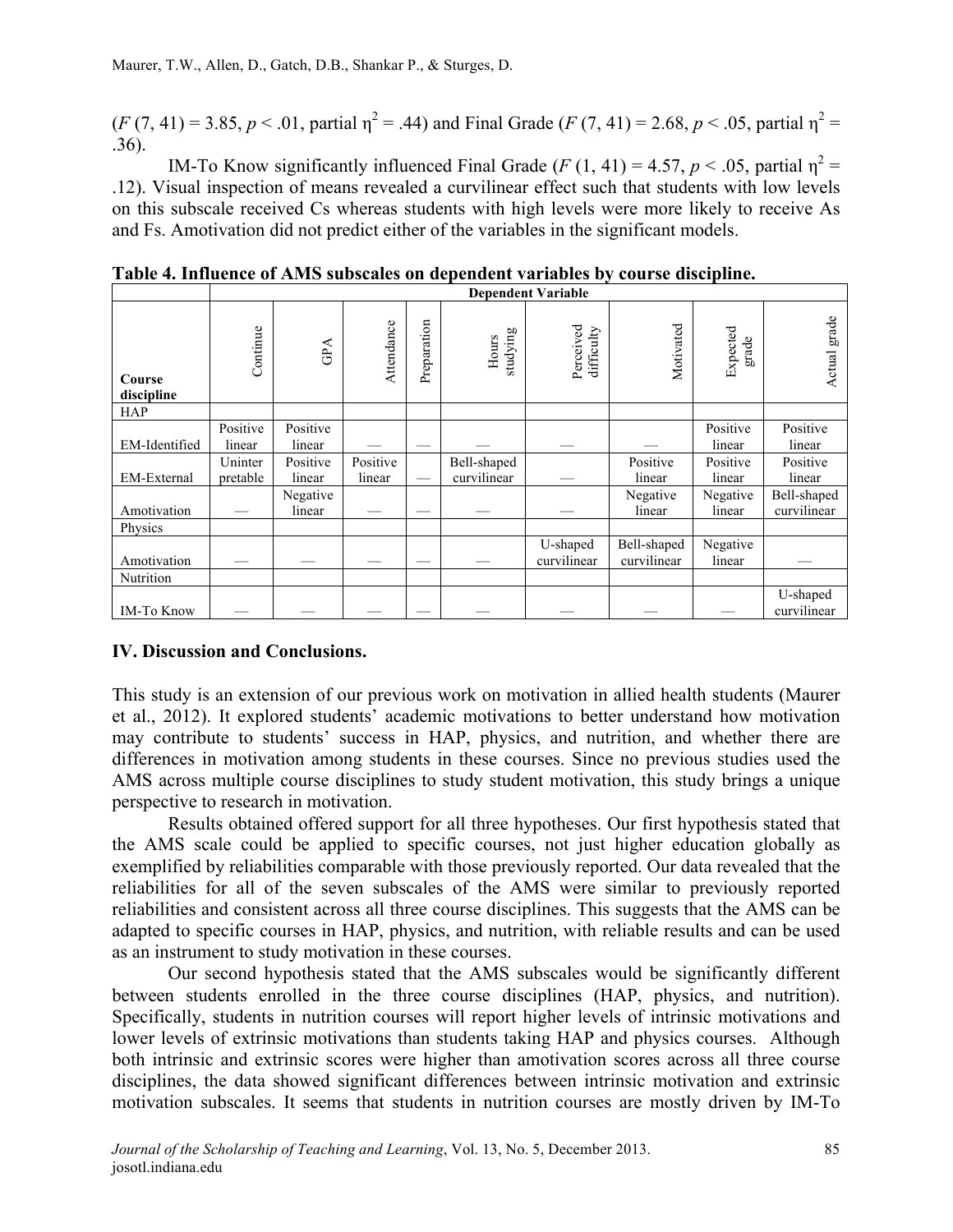Know, HAP students are mostly driven by EM –Identified, and students in physics courses are driven by EM-External. Our results support previous research and indicate that students taking nutrition courses have predominantly intrinsic motivation. Since the nutrition class is an elective for many majors and focuses on current nutrition trends and their impact on health, it is possible that students self-select by degree of interest and can see a more direct connection between their learning and their own personal health status. In comparison to the other two course disciplines, nutrition is also considered an easier class and students perform better academically. HAP on the other hand is a required class for all allied health majors, so even though students value this class (Sturges, Maurer, and Dobson, 2012), they consider it difficult (Sturges and Maurer, 2013) and their motivation for success is reflected in high EM-Identified. This supports our previous research in HAP classes where extrinsic motivation was highest on the AMS (Maurer et al., 2012). Physics is a required class for multiple majors, including non-physics majors or even nonscience majors, as students take this class to satisfy major requirements. Since physics serves as a prerequisite for future major courses, students might see less intrinsic value in the course while they are completing the course, and as such they might be more motivated to receive a passing grade than to really learn or understand the material. This could influence their primarily EM-External orientation, where students are motivated by an extrinsic reward (progressing to major) or avoiding punishment (not progressing to major).

Overall, students in all courses scored high on EM, which supports previous research findings indicating a more consumerist approach to education. It also supports our previous findings (Maurer et al., 2012) which indicate that instructors can influence students' motivation on the extrinsic motivation subscales through an attendance policy, in-class assignments and other activities, but have little control over students' intrinsic motivation.

Our third hypothesis stated that student motivation would influence study habits and efforts (class attendance, completion of assignments, and hours spent studying) and final grade. Specifically, higher levels of intrinsic and extrinsic motivations will be associated with higher levels of study habits, efforts, and final grades. Conversely, higher levels of amotivation will be associated with lower levels of study habits, efforts, and final grades. Numerous significant results emerged from this analysis. For HAP, student motivation did indeed influence final grade and multiple student study habits and efforts. The results suggest a strong influence of EM for this population. It could be that due to the position of the HAP class in the allied health curriculum, students value the class, even if they don't like it, which is seen in the positive linear effect of their GPA and expected/final grade. On the other hand, they are also driven by an extrinsic reward (progressing to major) or avoiding punishment (not progressing to major), when it comes to their attendance and expected/final grade.

However, five of the significant results yielded curvilinear effects, contrary to the general predictions of SDT. In fact, two of the three significant results for physics, and the only significant result for nutrition, were curvilinear. Thus, although our results offer significant support for our third hypothesis, and the significant linear effects we observed are consistent with SDT, the curvilinear effects suggest that in shifting the focus from global academic motivation to academic motivation for a specific course, some of the assumptions of SDT may not hold. There may even be course differences in the predictive efficacy of the theoretical model. Future replication and extension of this research may be required to determine if SDT may need to be revised in order to be used at the specific course level. Ideally, matched upperlevel courses in several disciplines with similar class sizes could be used.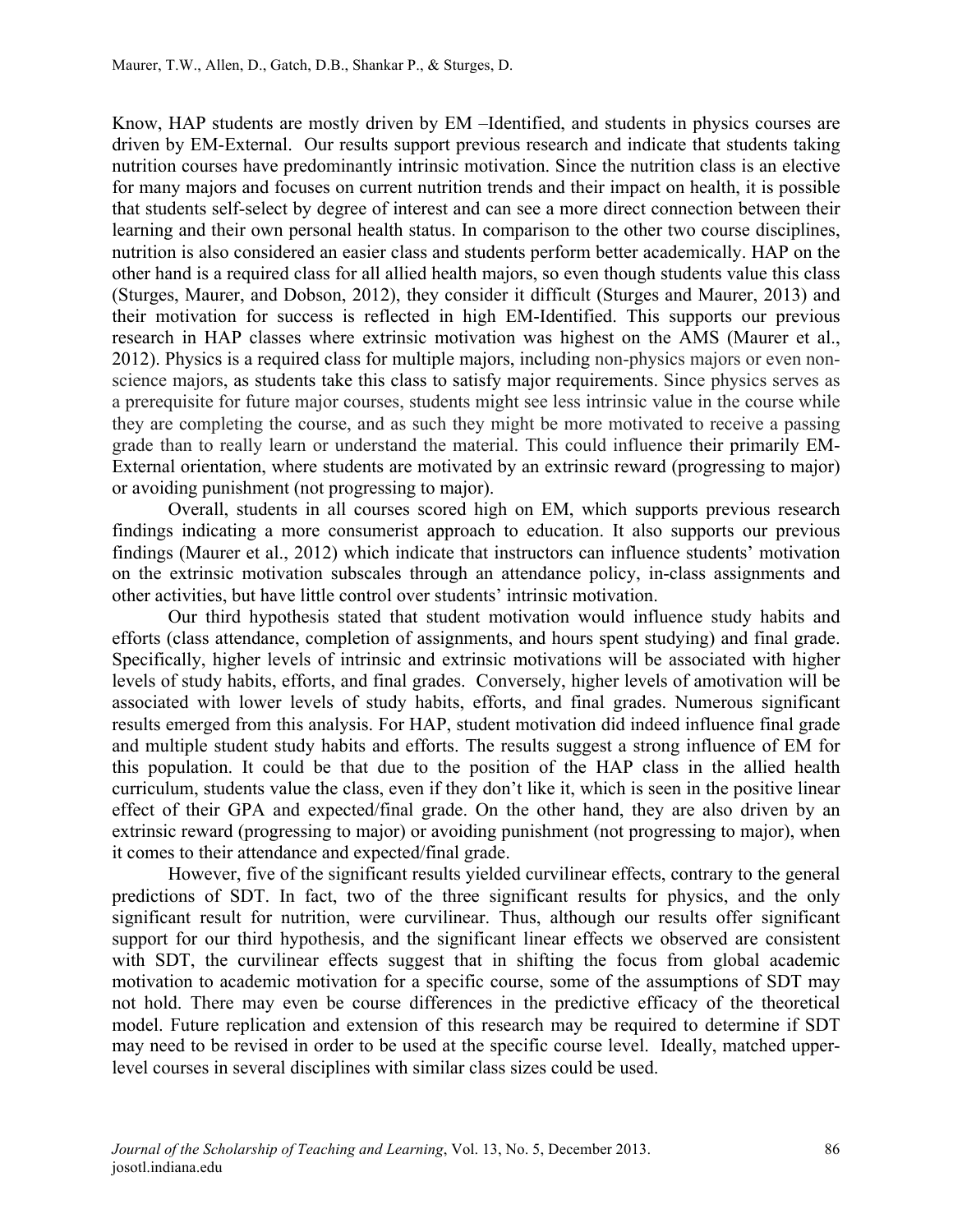## **V. Limitations.**

The findings of this study should be interpreted taking into account several project limitations. First, although the study had a large sample size and targeted three different course disciplines, there was an uneven sample distribution across classes. The sample was heavily represented by HAP students due to the larger class sizes and greater number of sections taught. This inequity across courses disciplines reduced statistical power for the physics and nutrition analyses and may partially explain why fewer significant effects were observed for those courses compared to HAP. Future studies should target larger samples of students taking physics and nutrition courses to address this possibility. It is also possible that there is a shift in motivation as students progress in their selected major and future research should explore this possibility by assessing student motivation longitudinally and across different majors which could shed more light on why students in nutrition courses are primarily driven by intrinsic motivation. Second, the sample of students all came from the same university and as such, it is unknown if we can extrapolate these results to other populations of students at different universities. Finally, the five curvilinear effects that were observed are curious and not fully interpretable from a quantitative perspective. A qualitative approach to this type of study to examine additional factors that contribute to these effects may be required.

## **References**

Andrew, S. (1998). Self-efficacy as a predictor of academic performance in science. *Journal of Advanced Nursing, 27,* 596-603.

Ballman, J., & Mueller, J. (2008). Using self-determination theory to describe the academic motivation of allied health professional level college students. *Journal of Allied Health, 37*, 90- 96.

Bodin, M., & Winberg, M. (2012). Role of beliefs and emotions in numerical problem solving in university physics education. *Physical Review Special Topics – Physics Education Research, 8*(1).

Breen, R., & Lindsay, R. (2002). Different disciplines require different motivations for student success. *Research in Higher Education, 43*(6), 693-725.

Byman, R., Lavonen, J., Juuti, K., & Meisalo, V. (2012). Motivational orientations on physics learning: A self-determination theory approach. *Journal of Baltic Science Education, 11*(4), 379-392.

Deci, E. L., & Ryan, R. M. (1985). *Intrinsic motivation and self-determination in human behavior.* New York: Plenum.

Dodge, T. M., Mitchell, M. F., & Mensch, J. M. (2009). Student retention in athletic training education programs. *Journal of Athletic Training, 44*(2), 197-207.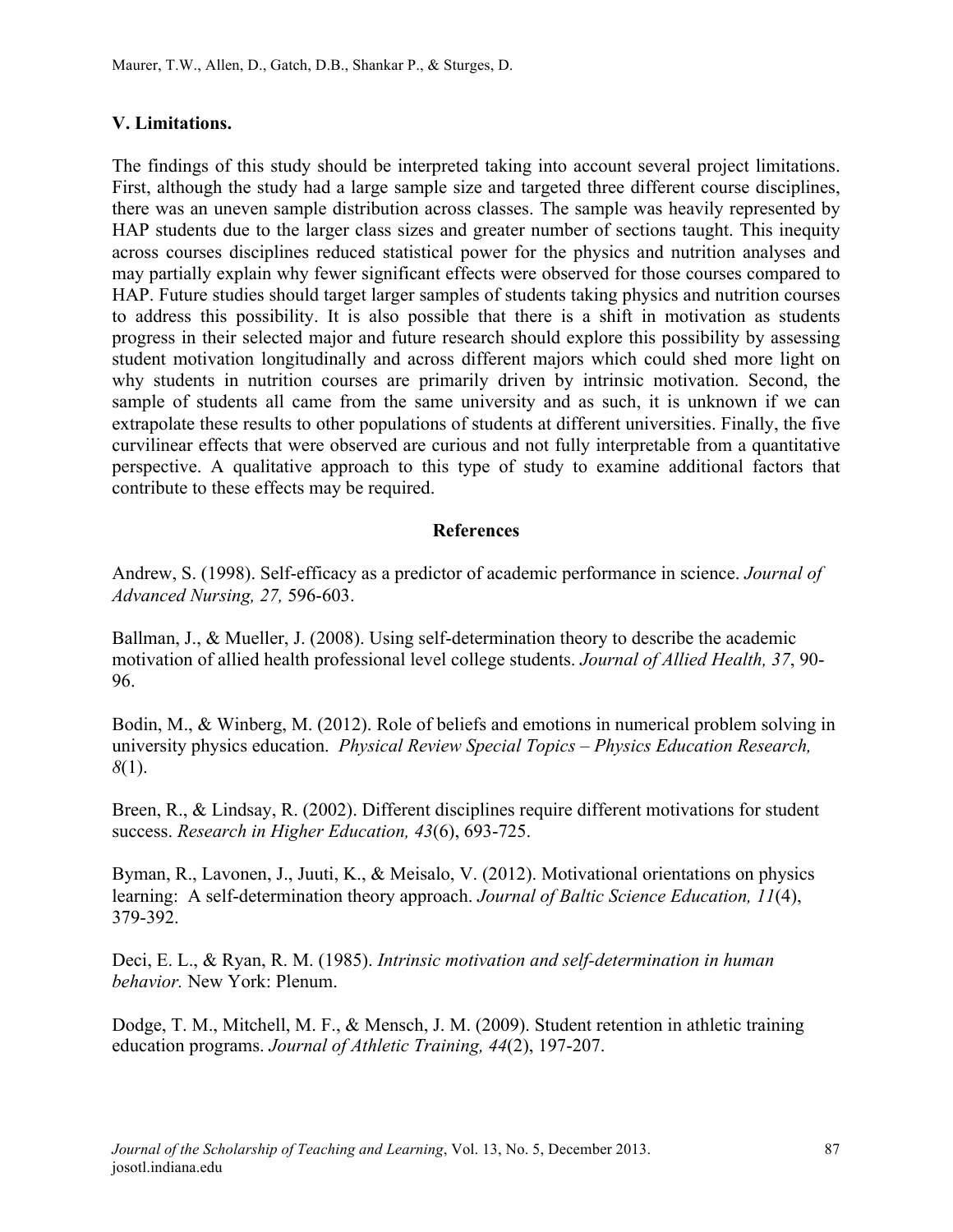Griffin, R., MacKewn, A., Moser, E., & VanVuren, K. W. (2013). Learning skills and motivation: Correlates to superior academic performance, *Business Education and Accreditation, 5*(1), 53-65.

Grouzet, F. M. E., Otis, N., & Pelletier, L.G. (2006). Longitudinal cross-gender factorial invariance of the Academic Motivation Scale. *Structural Equation Modeling, 13*(1), 73-98.

Labaree, D. F. (1997). *How to succeed at school without really learning: The credentials race in American education.* New Haven, CT: Yale University Press.

Lammers, W. J., & Smith, S.M. (2008). Learning factors in the university classroom: Faculty and student perspectives. *Teaching Psychology*, *35*(2)*,* 61-70.

Maurer, T. W., Allen, D., Gatch, D. B., Shankar, P., & Sturges, D. (2012). Students' academic motivations in allied health classes. *The Internet Journal of Allied Health Sciences and Practice, 10*. Retrieved from http://ijahsp.nova.edu/

Michael, J. (2007). What makes physiology hard to learn. *Advances in Physiology Education, 31,*  34-40.

Moore, S., Armstrong, C., & Pearson, J. (2008). Lecture absenteeism among students in higher education: A valuable route to understanding student motivation. *Journal of Higher Education Policy and Management, 30*(1), 15-24.

Nilsson, K., & Stomberg, M. (2008). Nursing students' motivation toward their studies - A survey study. *Biomed Central Nursing, 7,* 6.

Pintrich, P. R., & De Groot, E. V. (1990). Motivational and self-regulated learning components of classroom academic performance. *Journal of Educational Psychology*, *82*(1), 33-40.

Prospero, M., & Vohra-Gupta, S. (2007). First generation college students: Motivation, integration, and academic achievement. *Community College Journal of Research and Practice, 31*(12)*,* 963-975.

Salamonson, Y., Everett, B., Koch, J., Wilson, I., & Davidson, P. M. (2009). Learning strategies of first year nursing and medical students: A comparative study. *International Journal of Nursing Studies, 46*, 1541-1547.

Sturges D., Maurer T. W., & Dobson, J. (2012, March). *Course valuing inventory and student learning: Perceptions of health majors*. Poster presented at the annual Georgia Southern University SoTL Expo, Statesboro, GA.

Sturges, D., & Maurer, T. (2013, March). *Outline vs. completed study guides in Human Anatomy & Physiology: Perceptions and influences on academic achievement*. Paper presentation for the 2013 SoTL Commons: A Conference for the Scholarship of Teaching and Learning, Savannah, GA.